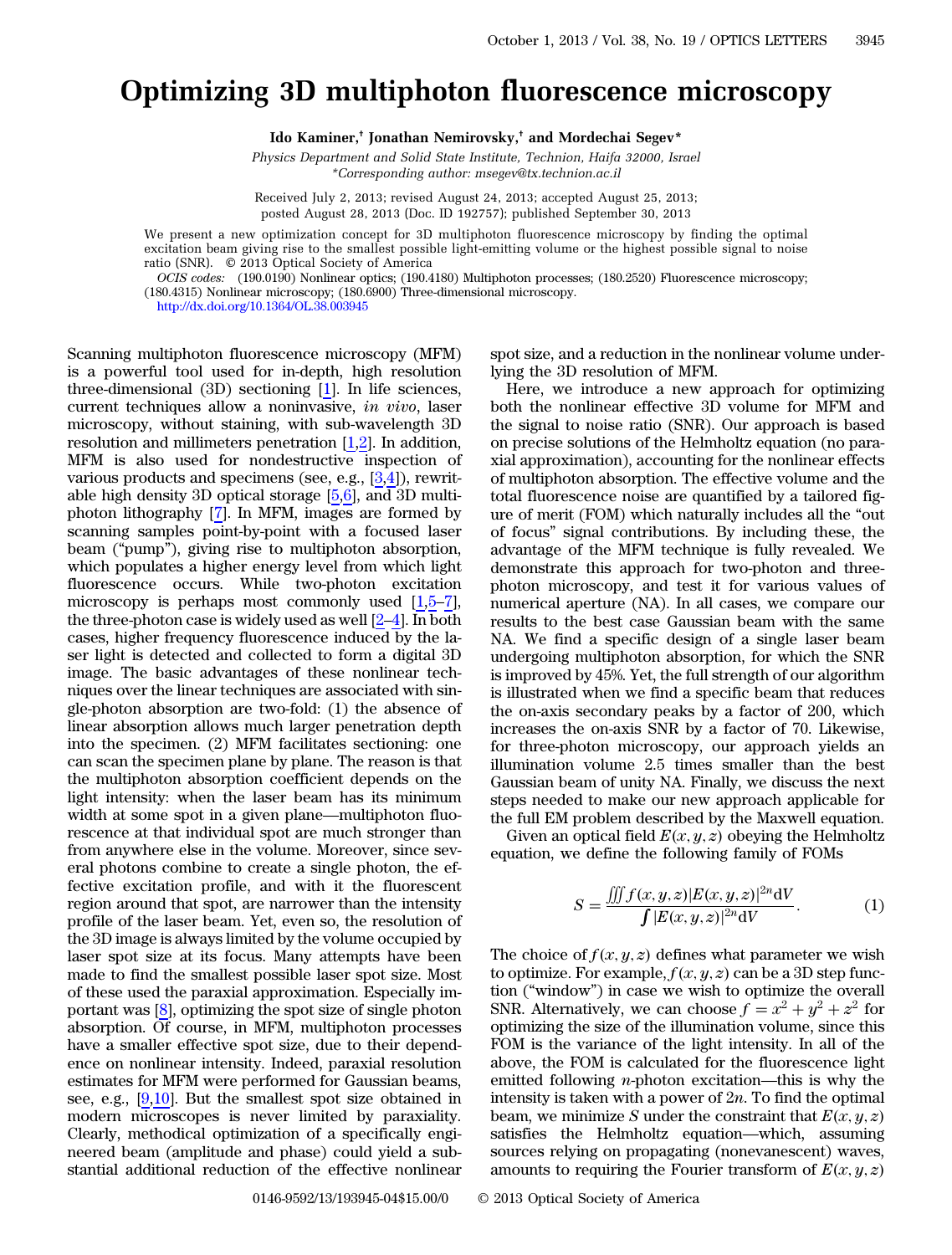to reside on the surface of a sphere of radius  $k = \omega/c$  in k-space. For a single forward-propagating beam, the solution is confined (in k-space) to a half-sphere. Additional constraints may be included depending on specific design. Importantly, a threshold exists at  $n > 2$  (for  $n =$ 2 we suggest to take  $f = \sqrt{x^2 + y^2 + z^2}$  [[11\]](#page-3-10)). In what follows, we demonstrate our method by presenting three cases of optimization: of the total SNR, of the on-axis SNR for  $n = 2$ , and of the illumination volume for  $n = 3$ .

In most cases, the optical NA is restricted to some value. This is incorporated into our method by restricting the field in Fourier space to reside within a certain spatial angle which translates to a slice of the k-sphere. For  $NA = 1$  (assuming air as background material) the field is restricted to the k-hemisphere in Fourier space. Hence, we optimize the beam shape by starting from the convenient initial choice of a half-sphere of equal distribution, use the FOM  $[Eq. (1)]$  $[Eq. (1)]$  $[Eq. (1)]$  to quantify the S parameter, and then find the optimal improvement iteratively through a numerical procedure. To do that, we introduce a new algorithm for the optimization of the spot size. This numerical method combines a variational approach and an infinite-dimensional gradient descent, which is nevertheless computationally easy. The procedure is demonstrated in Fig. [1](#page-1-0) for the simplest case of no additional constraints. To explain the optimization procedure, first note that any angularly symmetric beam can be described by an integral expression for the electric field (our initial choice corresponds to  $w = 1$ )

<span id="page-1-1"></span>
$$
E(r,z) = \int_0^{\pi/2} w(k_\theta) e^{ikz \cos(k_\theta)} J_0(kr \sin(k_\theta)) \sin(k_\theta) dk_\theta.
$$
\n(2)

This defines the field for  $NA = 1$  (in air); the only change needed for a smaller NA is changing the  $\pi/2$  into a smaller angle. One can directly extend this into materials with permittivity different than 1. Note that the expression in Eq. ([2\)](#page-1-1) is an exact solution of the (nonparaxial) Helmholtz equation for any choice of the function  $w$ . For the optimization procedure, we substitute Eq. ([2\)](#page-1-1) into Eq. ([1\)](#page-0-0) and add an infinitesimally small variation in  $w$ , expanding  $S$  to first-order in  $w$ . Finally, we define the optimal variation to be the one that has the strongest gradient in  $S$ , i.e., decrease (increase) the spot volume (the SNR) as much as possible. One can prove that this happens when

<span id="page-1-2"></span>hens when  
\n
$$
\Delta w(k_{\theta}) = \iint E|E|^{2n-2} J_0(kr\sin(k_{\theta}))e^{-ikz\cos(k_{\theta})}
$$
\n
$$
\times (f(r,z) - S)r \, dr \, dz. \tag{3}
$$

Here lies the strength of our algorithm: a single calculation of Eq. [\(3](#page-1-2)) is sufficient to update the entire field, adding the best possible variation, even though this variation is found in an infinite-dimension phase space. The algorithm has three steps: (1) calculate the current parameter S with the FOM defined in Eq.  $(1)$  $(1)$ ,  $(2)$  use it in Eq.  $(3)$  $(3)$  to calculate  $\Delta w$ , and (3) update w by adding  $\Delta w$  multiplied by a small number which sets the "step size," and then normalize the beam power. It is convenient to begin with

<span id="page-1-0"></span>

Fig. 1. Demonstration of SNR optimizations for  $n = 2$  and  $NA = 1$ . (a) and (b) Amplitudes of the MFM spot of an optimal Gaussian beam and the optimized beam found by our algorithm, respectively. The beams are normalized to have the same "signal" strength, meaning that the numerator of Eq. [\(1\)](#page-0-0) is the same. Note that the side lobes of the optimized beam are smaller, mainly along the  $z$  axis. The blue ellipses mark the edge of the FOM window, with diameters of  $2 \times 1.5$  wavelengths. The maximum fluorescence intensity outside the window (marked by dashed arrows) is reduced by 54%. The figures present the normalized intensity, and the axes are measured in units of the optical wavelength. The axes are  $z$  (vertical) and  $x$ (horizontal). (c) Comparison between the on-axis MFM side lobes of the optimal Gaussian beam (blue), the beam of equal angular distribution (black), and our optimized solution (red). The plots are normalized to have the same maximum peak amplitude. The maximum fluorescence intensity outside the window (marked by dashed arrows) is reduced by a factor of 200!

an initial uniform distribution ( $w = 1$  for all  $k_{\theta}$ ). The condition for stopping the algorithm is not a zero gradient, but a gradient which is approximately proportional to the value of  $w$  in the same iteration. To gain some intuition about the function we optimize,  $w$ , note that it is related to the Fourier structure of the excitation beam. One can design a setup where the spot plane ( $z = 0$ ) is in the focal plane of a high NA lens. The<br>required mask at the focal plane is azimuthally sym-<br>metric and only depends on the radius  $k_r$  as<br>mask( $k_r$ ) = w(arcsin( $k_r/k$ )/ $\sqrt{k^2 - k_r^2}$ ). required mask at the focal plane is azimuthally symmetric and only depends on the radius  $k_r$  as  $\text{mask}(k_r) = w(\arcsin(k_r/k)/\sqrt{(k^2 - k_r^2)}).$ 

Our first example is the optimization of the SNR in a two-photon fluorescence process  $(n = 2)$  for NA = 1, and thus we aim to decrease the unwanted side-lobes. We take the FOM to be an elliptic window of diameter  $2 \times$ 1.5 wavelengths, so that f equals 1 inside the window and zero outside. This way, S measures the signal strength (numerator) divided by the total fluorescence intensity (denominator). The SNR equals 1 inside the SNR equals S⁄1 of SNR equals S⁄1 − S-S-S(denominator). The SNR equals  $S/(1-S)$ (denominator). The SNR equals  $S/(1-S)$ , and since S is between 0 and 1, it turns out that maximizing  $S$  also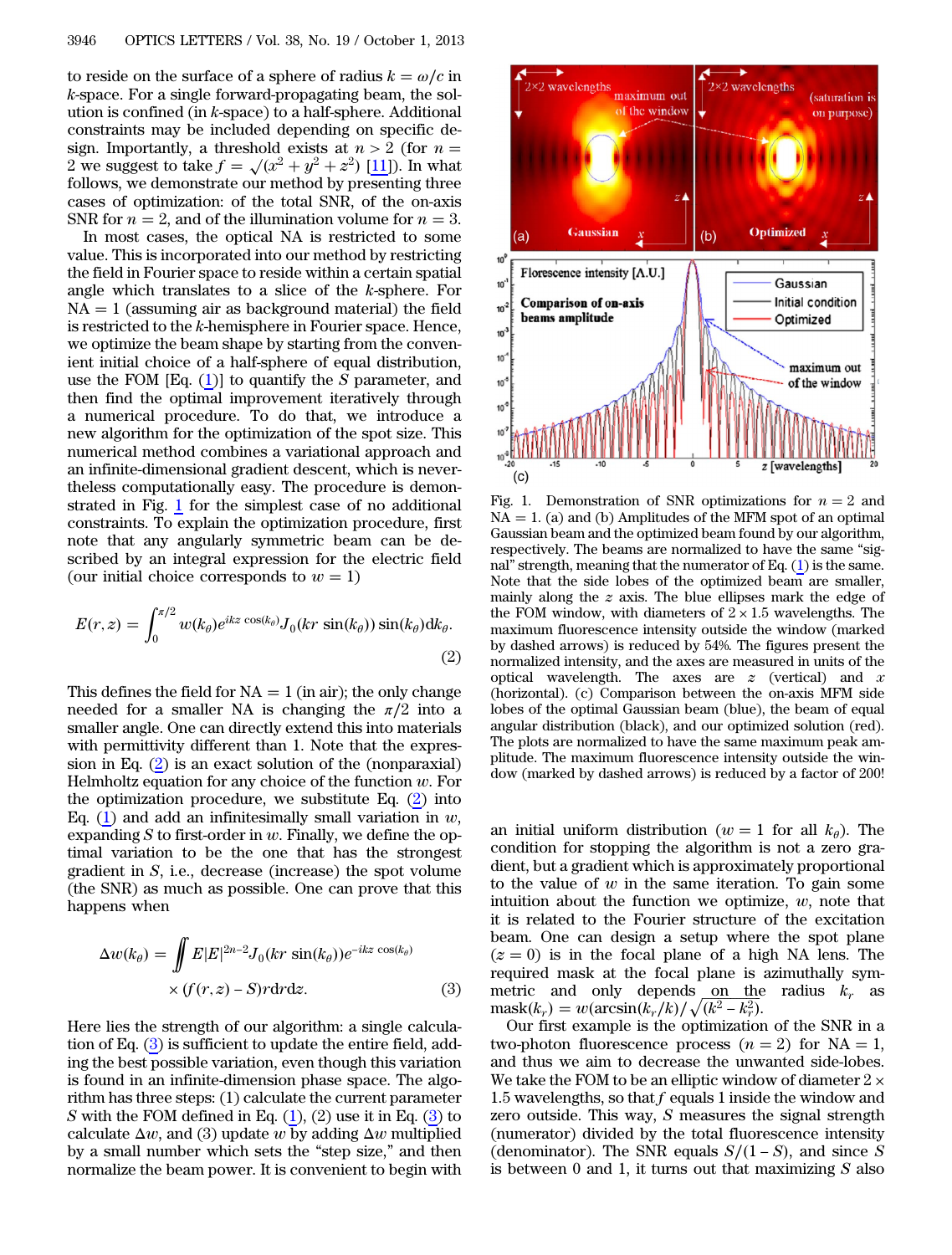maximizes the SNR. Our optimization result is presented in Figs. [1\(a\)](#page-1-0) and [1\(b\)](#page-1-0), showing an SNR improvement of 45%: from 4.49 in the best Gaussian case to 6.54 in the optimized case. It is important to note that our initial condition of equal distribution already achieves most of this improvement, by having an SNR of 6.05.

Our second example optimizes the SNR in sectioning microscopy. To do that, we change the FOM to include only on-axis fluorescence light, so that we improve the spot along the z axis by minimizing the on-axis secondary peaks, which usually appear both before and after the main peak. This is done by changing the integration of Eq. ([1\)](#page-0-0) to be a 1D integral along z at  $r = 0$ , and choosing  $f$  to be a window function with a width of two wavelengths centered around the highest peak ( $z = 0$ ). The SNR is calculated as before. The result of this optimization is presented in Fig.  $1(c)$ , demonstrating an improvement of a factor of 70. In this example, the SNR for the natural choice of a Gaussian beam is ∼101, whereas the best SNR found through our procedure is 7007. Of course, a better fit of the window size can further improve the results. Unlike the previous examples, here the initial conditions of equal angular distribution in kspace are far from optimum, having an SNR of only 293. This emphasizes that our procedure is successful even when the initial conditions are far from the best result. Consequently, while for some FOMs the performances of the Gaussian beam can only be slightly improved, other FOMs are significantly improved, highlighting the fact that the beam of equal distribution is not only suboptimal, but also sometimes very far from optimum.

In our last example, the goal is to optimize the illumination volume for three-photon microscopy. Hence, we take  $f = x^2 + y^2 + z^2$ , which yields the illumination spot volume to be smaller than the best Gaussian beam by a factor of 2.3 (In nonparaxial optics the limit case of a Gaussian with the thinnest waist is actually an Airy-disk beam  $[12,13]$  $[12,13]$  $[12,13]$ .). Compare the volumes Fig.  $2(a)$  (the

Gaussian beam) and Fig.  $2(b)$  (the optimal beam). As before, the initial condition for our algorithm is taken as a uniform k-space distribution beam, which in this case is already much better than the natural choice of a Gaussian beam. In fact, the optimized illumination volume is smaller by only 7%, with respect to the choice of initial condition. For a smaller NA values, the improvement (with respect to the initial choice) made by our algorithm can go beyond 20%.

The algorithm is illustrated in Fig.  $2(c)$ , which displays w as a function of  $k_{\theta}$  for several iterations, for the results presented in Figs.  $1(a)$  and  $1(b)$ . It is easily seen that the optimal  $k$ -space distribution is very different than the initial choice of uniform distribution (red line). In particular, the field at steeper angles (close to the limit of  $\pi/2$  for NA = 1) should be stronger to achieve a smaller spot. We find a similar trend favoring the steep angles (for the field) for any value of NA, and for the other FOMs above. Figure  $2(d)$  shows the difference between the amplitudes of the optimal beam [Fig.  $2(b)$ ] and the beam of uniform k-space distribution. The orange part around the center emphasizes that the spot size is indeed smaller, but this comes at the expense of increasing the adjacent peaks on the z axis (yellow spots above and below the center). This clarifies the physical limitation on the improvement in the spot size: there is a trade-off between squeezing the main spot and increasing the side-lobes. The result is of course much more impressive when compared to Gaussian beams. Nevertheless, we choose to compare the result to beams of uniform k-space distribution since it highlights the counterintuitive result: against expectations, the beam of uniform k-space distribution does not give the optimal spot size (or the optimal SNR) for any value of NA in MFM (expect for a perfect 4Pi setup).

It is important to also discuss the limits of our method. First, the procedure stops at the first local extremum and while we conjecture this is also the global minimum—so far we were not able to prove it. This emerges from the

<span id="page-2-0"></span>

Fig. 2. Demonstration of the procedure for minimizing the illumination volume, for  $n = 3$  and NA = 1. (a) and (b) Amplitudes of the MFM spot of an optimal Gaussian beam and the optimized beam found by our algorithm, respectively. The beams are normalized so that the numerator of Eq. ([1](#page-0-0)) is the same. The two subfigures have the same color scale to emphasize that the optimized illumination spot is smaller and more intense. The volumes are calculated as  $S^{3/2}$  and measured in wavelengths. (c) Several iterations in the optimization process, showing the angular k-space distribution  $w(k_\theta)$  in subsequent steps in the algorithm (plotting every 2nd step until the procedure converges). The initial distribution is uniform (red line), with later steps having a steeper curve around the right boundary of  $\pi/2$ . (d) The difference between amplitude of the initial condition (uniform angular k-space distribution) and amplitude of the optimal spot. Positive (bright) values are where the optimized beam has smaller amplitude, plotted in % of the maximum amplitudes, and in the same length scales of the two left subfigures. This highlights pros and cons of the optimized solution: the width of the optimized beam is narrower mostly along the  $z$  axis, but the peak intensity is slightly smaller and it contains side-lobes.